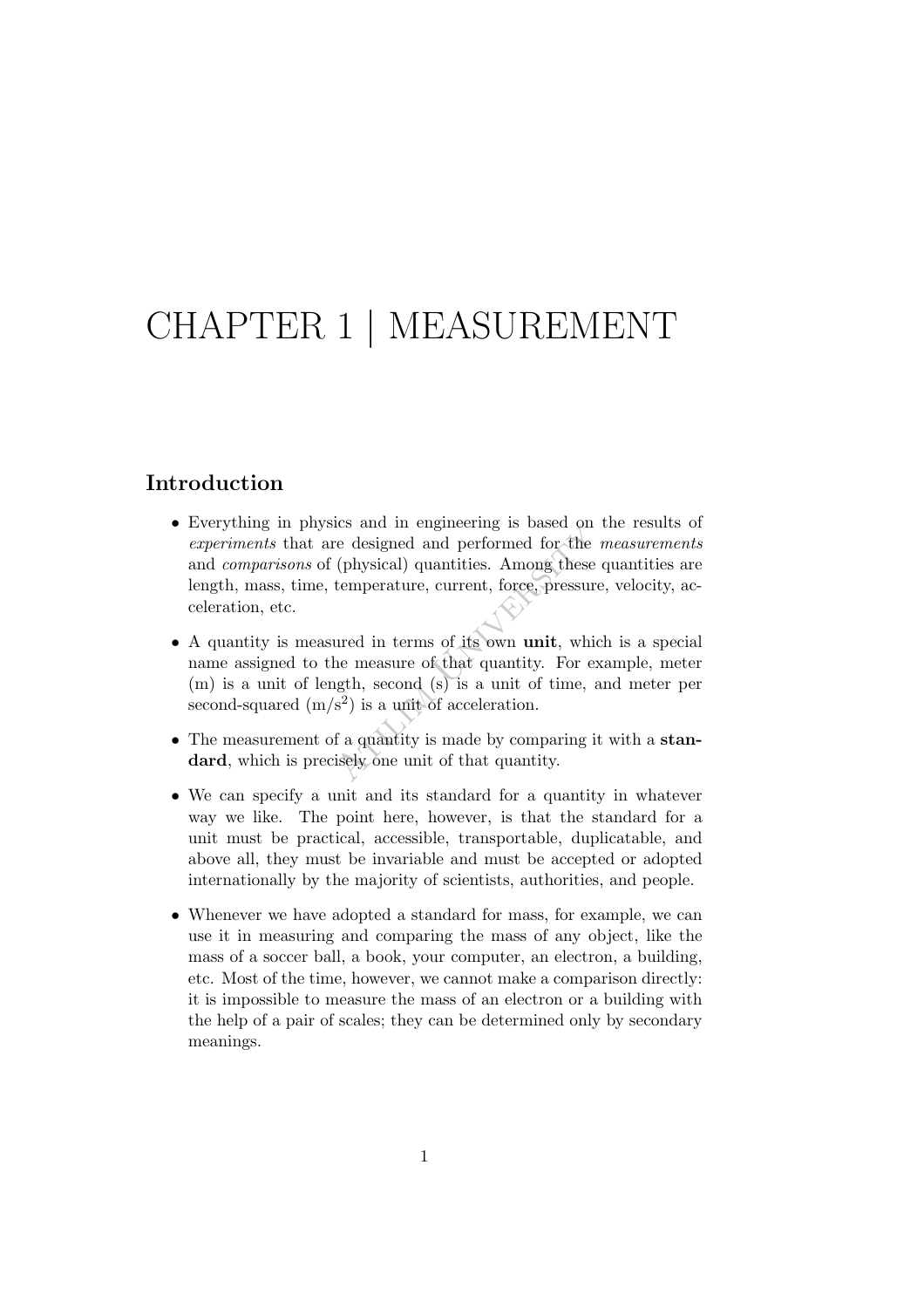- Although there are many quantities to measure and compare, they are most of the time expressible in terms of a few base quantities and their base standards, whose uses are internationally adopted. Quantities length, mass, and time are such three base quantities; many other quantities are expressed in terms of them and their standards. Force, for example, is specified as "mass times length per time squared."
- In 1971, the use of the international system of units, abbreviated  $SI<sup>1</sup>$ , has been adopted, where seven quantitities were chosen to be the base quantities. We tabulate these base quantities, along with their names and symbols, in Table 1. This unit system is sometimes referred to as the metric system, and these units are said to be based on a "human scale;" that is, they are within the mental capabilities of the human.

Table 1: The SI base quantities. (The last two units are the SI supplementary units.)

| Quantity            | Unit Symbol | Unit Name |
|---------------------|-------------|-----------|
| length              | m           | meter     |
| mass                | kg          | kilogram  |
| time                | s           | second    |
| electric current    | A           | ampere    |
| temperature         | K           | kelvin    |
| luminous intensity  | $_{\rm cd}$ | candela   |
| amount of substance | mol         | mole      |
| 2D plane angle      | rad         | radian    |
| 3D solid angle      | sr          | steradian |

• In PHYS 101, the first part of your introductory physics courses, four base quantities in Table 1 will be sufficient for our studies. They are, with their unit names and symbols, length–meter  $(m)$ , time–second  $(s)$ , mass–kilogram (kg), and 2D plane angle–radian (rad). In the next semester, in phys 102, electric current–ampere (A) will be included in this list. You will use the remaining quantities in Table 1 in your other science and engineering courses.

<sup>&</sup>lt;sup>1</sup>From French: Le système international d'unités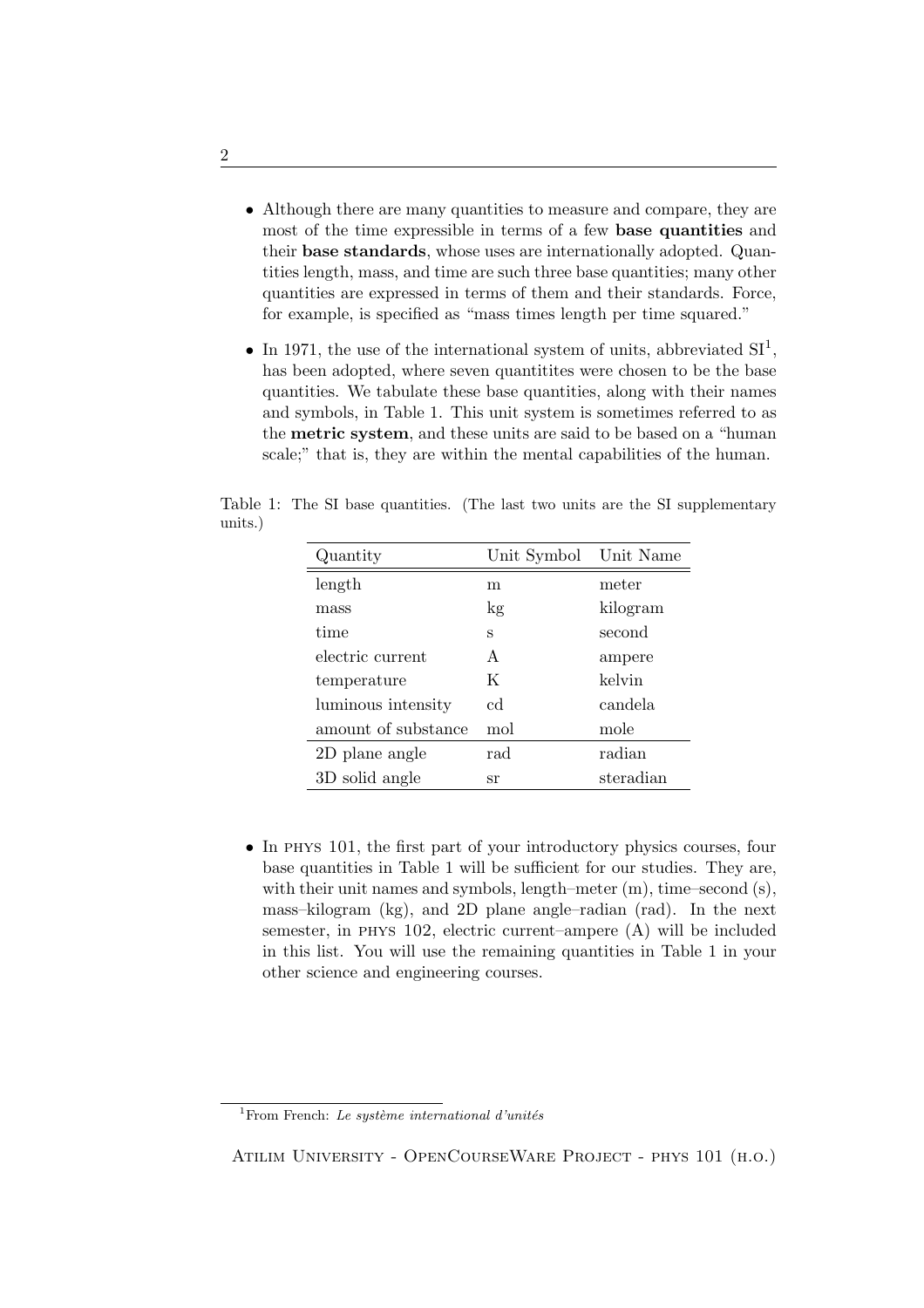• As our course advances, we will frequently encounter **derived units**, which will be defined in terms of the base units given in Table 1. For example, we will call the SI unit of force as the newton (N), and will define it to be  $as^2$ 

1 newton = 1 N = 1 kg  $\cdot$  m/s<sup>2</sup>.

• Be warned at the outset: we will almost always work with SI units throughout this course. This means that before attempting to solve a problem, you should check the given quantities; if they are not expressed in SI units, you must first convert them into their SI equivalents.

# Length

• The speed of light is given *exactly* as

 $c = 299\,792\,458\,\mathrm{m/s}.$ 

Such an accurate quantity has allowed scientists, in 1983, to use the speed of light in defining the **meter**, the SI unit of length: The meter is the length of the path traveled by light in vacuum during a time interval of  $1/299$  792 458 of a second.<sup>3</sup>

## Time

- There is a lot that can be said about the concept of time, much of them is abstract or philosphical. It is enough for the time being to recognize that time gives answers to the following two questions about an event: "When did it happen?" and "How much did it last?"
- We can accept any periodic occurrence as our time standard. The rotation of the Earth about its own axis, which specifies the duration of a day, is such an periodic occurence. Another example is the pendulum of wall clock. The common problem with these periodic occurences is that their calibration is not precise enough. (Nevertheless, the notion of pendulum or "simple harmonic motion" had been the base for the clocks for many centuries.)

<sup>2</sup>The units in the last part of this equation is read as "kilogram-meter per second squared."

<sup>3</sup>From the NIST (National Institute of Standards and Technolgy) page. Do not memorize this definition; just try to grasp its meaning.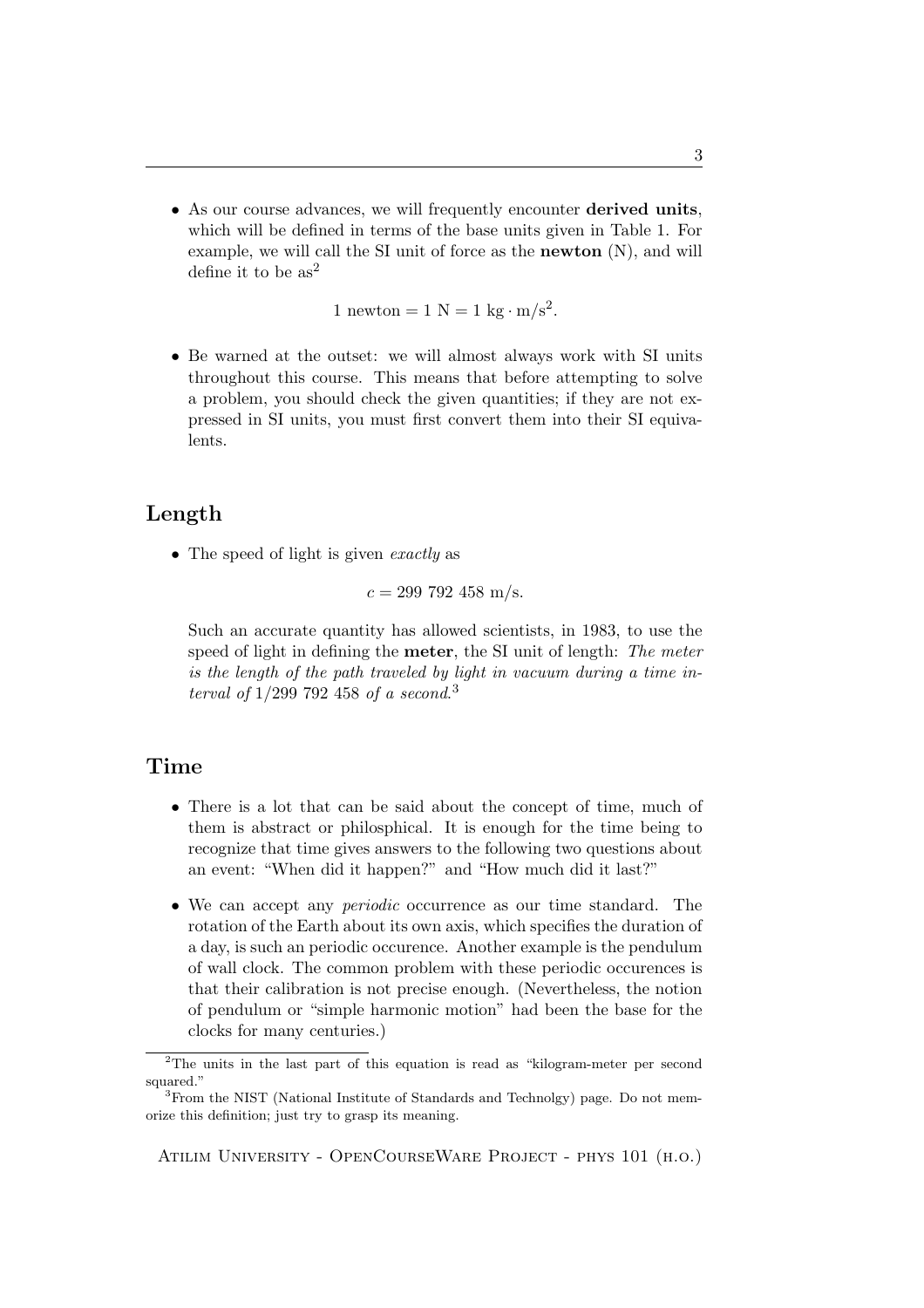• The need for the extreme accuracy for the modern technology and science always demanded scientists to resort to other meanings for the time standard. In 1967, scientists adopted the following definition for the second, the SI unit of time: The second is the duration of 9 192 631 770 periods of the radiation corresponding to the transition between the two hyperfine levels of the ground state of the cesium-133 atom.<sup>4</sup>

# Mass

- The kilogram, the SI unit of mass, is defined to be equal to the mass of the international prototype of the kilogram,<sup>5</sup> which is a platinumiridium cylinder, kept at Le Bureau International des Poids et Mesures (International Bureau of Weights and Measures) in Sèvres, France.
- This bureau duplicates the standard for the kilogram as precisely as possible and send the so-obtained copies to other countries for their own uses.
- We have another unit of mass, called **atomic mass unit** (amu), which is heavily used to express atomic and molecular masses. It is defined as one twelfth of the mass of the carbon-12 atom. The conversion between amu and kg is done via

 $1 \text{ amu} = 1.660\,538\,86 \times 10^{-27}\,\text{kg}.$ 

Why do we need a second unit of mass? The answer is that we can compare the mass of an atom with one another much more accurately than we can compare it with the standard kilogram.

• As it is obvious from the above SI definitions, we have at the moment an extremely accurate lenght standard, the meter. Perhaps the same can be said for the time standard, the second. But for the mass standard, the kilogram, scientists could not reach such an accuracy, and they strive ceaselessly to develop techniques in order to obtain a more operational definition that can be checked in a laboratory at any time and at any place. The atomic mass unit mentioned in the preceding paragraph is such an operational definition.

<sup>&</sup>lt;sup>4</sup>The NIST definition, not to be memorized.

<sup>&</sup>lt;sup>5</sup>The NIST definition.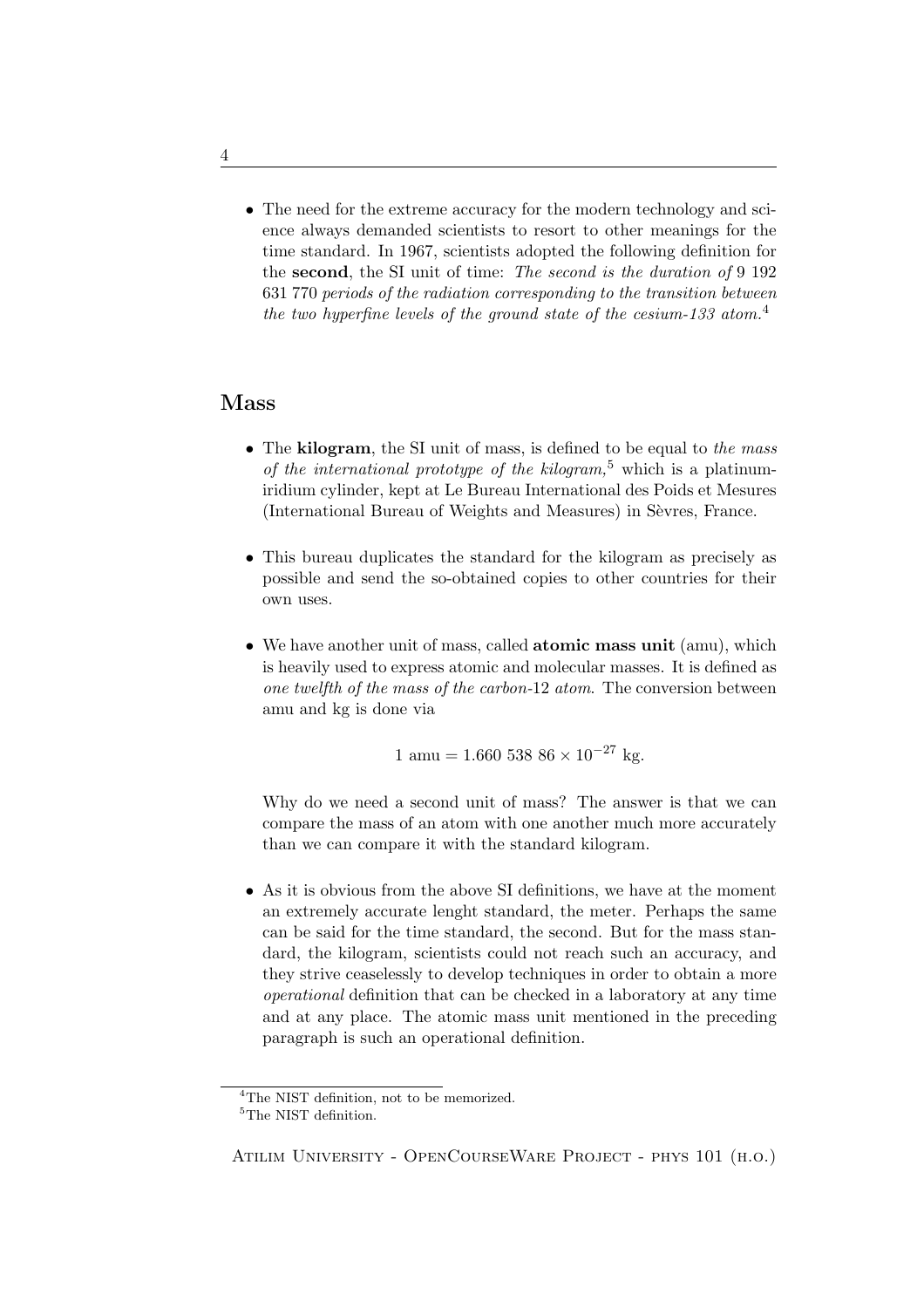# Scientific Notation

• We will use this notation when we keep track of very large and very small numbers. It deals with powers of 10:

$$
\begin{array}{rcl}\n\vdots \\
10^{-5} & = & 0.00001 = \frac{1}{10 \times 10 \times 10 \times 10 \times 10} \\
10^{-4} & = & 0.0001 = \frac{1}{10 \times 10 \times 10 \times 10} \\
10^{-3} & = & 0.001 = \frac{1}{10 \times 10 \times 10} \\
10^{-2} & = & 0.01 = \frac{1}{10 \times 10} \\
10^{-1} & = & 0.1 = \frac{1}{10} \\
10^{1} & = & 10 \\
10^{2} & = & 100 = 10 \times 10 \\
10^{3} & = & 1000 = 10 \times 10 \times 10 \\
10^{4} & = & 10,000 = 10 \times 10 \times 10 \times 10 \\
10^{5} & = & 100,000 = 10 \times 10 \times 10 \times 10 \times 10 \times 10 \\
\vdots\n\end{array}
$$

- In the general form of  $10^n$ , *n* is referred to as the **exponent** of 10.
- Numbers in the form



are said to be written in scientific notation, where  $a$  is between 1 and 10. Examples are

$$
10\;419\;500\;000 = 1.04195 \times 10^{10}
$$

and  $\!6$ 

$$
0.000262 = 2.62 \times 10^{-4}.
$$

 $6$ Numbers in the form of 123.45678 are in general referred to as **decimal numbers** (or floating numbers). Here each number is called a digit, and the point "." is called as the decimal point. The number of digits after the decimal point is referred to as the decimal places, so that the number 123.45678 has *five* decimal places.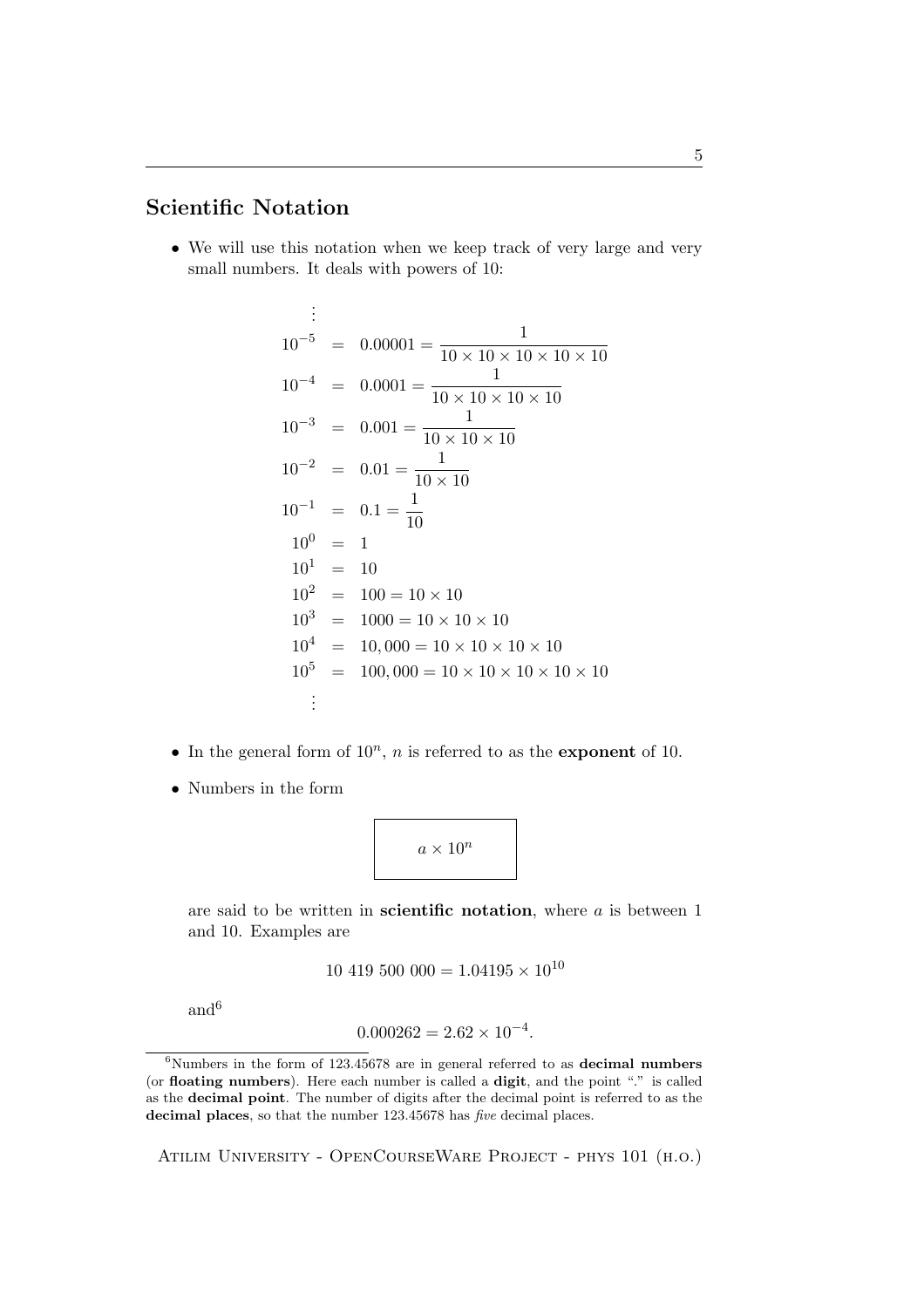• Especially in some pocket scientific calculators, scientific notation can appear like 6.567E9 and 0.273E-4, where the letter "E" is used to mean "exponent of 10". Thus, if you happen to see such numbers in your calculator, you should immediately translate them as

$$
6.567E9 = 6.567 \times 10^9 \quad \text{and} \quad 0.273E - 4 = 0.273 \times 10^{-4}.
$$

• If two or more numbers written in scientific notation are multiplied or divided, the rules to be followed are

$$
10^m \times 10^n = 10^{m+n}
$$

$$
\frac{10^m}{10^n} = 10^{m-n}
$$

where the latter actually follows from the former.

#### Examples

1. Decimal numbers and their forms in scientific notation:

$$
-0.000298564 = -2.98564 \times 10^{-4}
$$
  
\n
$$
0.0739458 = 7.39458 \times 10^{-2}
$$
  
\n
$$
82 789 = 8.2789 \times 10^{4}
$$
  
\n
$$
-1 928.254 = -1.928254 \times 10^{3}
$$
  
\n
$$
225 568 252 = 2.25568252 \times 10^{8}
$$

2. Multiplication and division in scientific notation:

$$
(4 \times 10^{2}) (3 \times 10^{4}) = 12 \times 10^{6} = 1.2 \times 10^{7}
$$
  
\n
$$
(3.1 \times 10^{-2}) (6.2 \times 10^{7}) = 19.22 \times 10^{5} = 1.922 \times 10^{6}
$$
  
\n
$$
\frac{6.3 \times 10^{-3}}{3 \times 10^{-7}} = 210 \times 10^{2} = 2.1 \times 10^{4}
$$
  
\n
$$
\frac{2.2 \times 10^{-5}}{(8.8 \times 10^{-3}) (25 \times 10^{-1})} = 0.01 \times 10^{-1} = 1 \times 10^{-3}
$$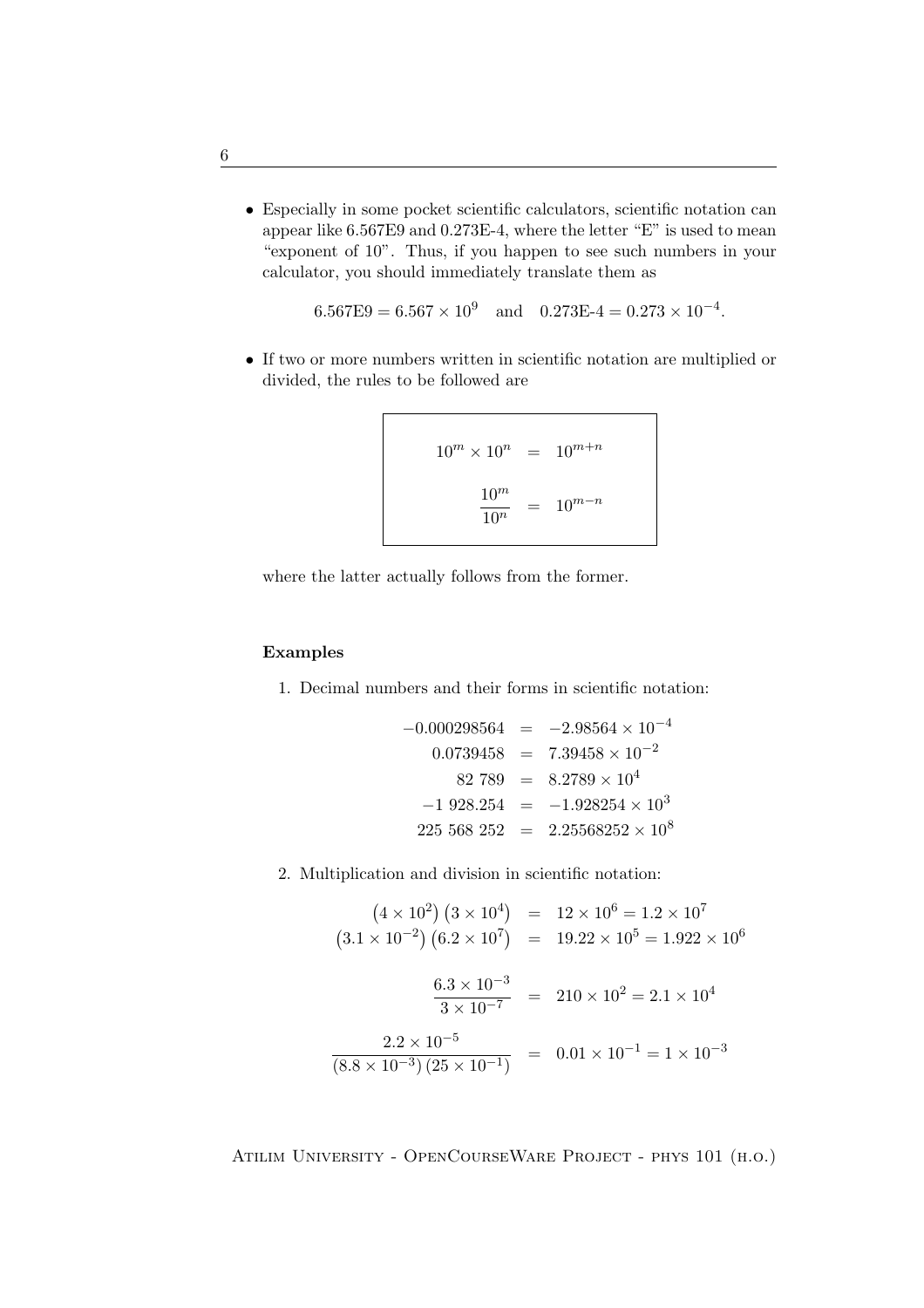# Prefixes

• Some of the most frequently used prefixes for SI units for the various powers of ten and their symbols are listed in Table 2; just memorize those which are unfamiliar to you. These prefixes are especially useful when dealing with very large and very small numbers and when we change a unit to another one.

|            |       | Power Prefix Symbol Power Prefix |                 |       | Symbol |
|------------|-------|----------------------------------|-----------------|-------|--------|
| $10^{-15}$ | femto |                                  | $10^{-2}$       | centi |        |
| $10^{-12}$ | pico  | р                                | $10^{3}$        | kilo  |        |
| $10^{-9}$  | nano  | $\mathbf n$                      | 10 <sup>6</sup> | mega  | М      |
| $10^{-6}$  | micro | $\mu$                            | $10^{9}$        | giga  | G      |
| $10^{-3}$  | milli | m                                | $10^{12}$       | tera  | T      |

Table 2: Prefixes that will be used frequently throughout the course.

• Each prefix in Table 2 stands for a certain power of 10. When we attach a prefix to a unit, it behaves as a multiplication factor, mulyiplying that unit with the corresponding factor, as in

$$
2.34 \text{ km} \equiv 2.34 \text{ kilometers} = 2.34 \times 10^3 \text{ m}
$$

and<sup>7</sup>

6.41 ms 
$$
\equiv
$$
 6.41 milliseconds  $=$  6.41  $\times$  10<sup>-3</sup> s.

<sup>7</sup>Here an important point is in order: in these lecture notes and in your main textbook, all mathematical symbols are written in slanted letters and all numbers and units in plane letters, just like  $F = 4.56$  N. Thus, when we write the force on an object in terms of the gravitational force as  $2.23 \, mq$ , this is not to be confused with the mass of an object written as 2.23 mg.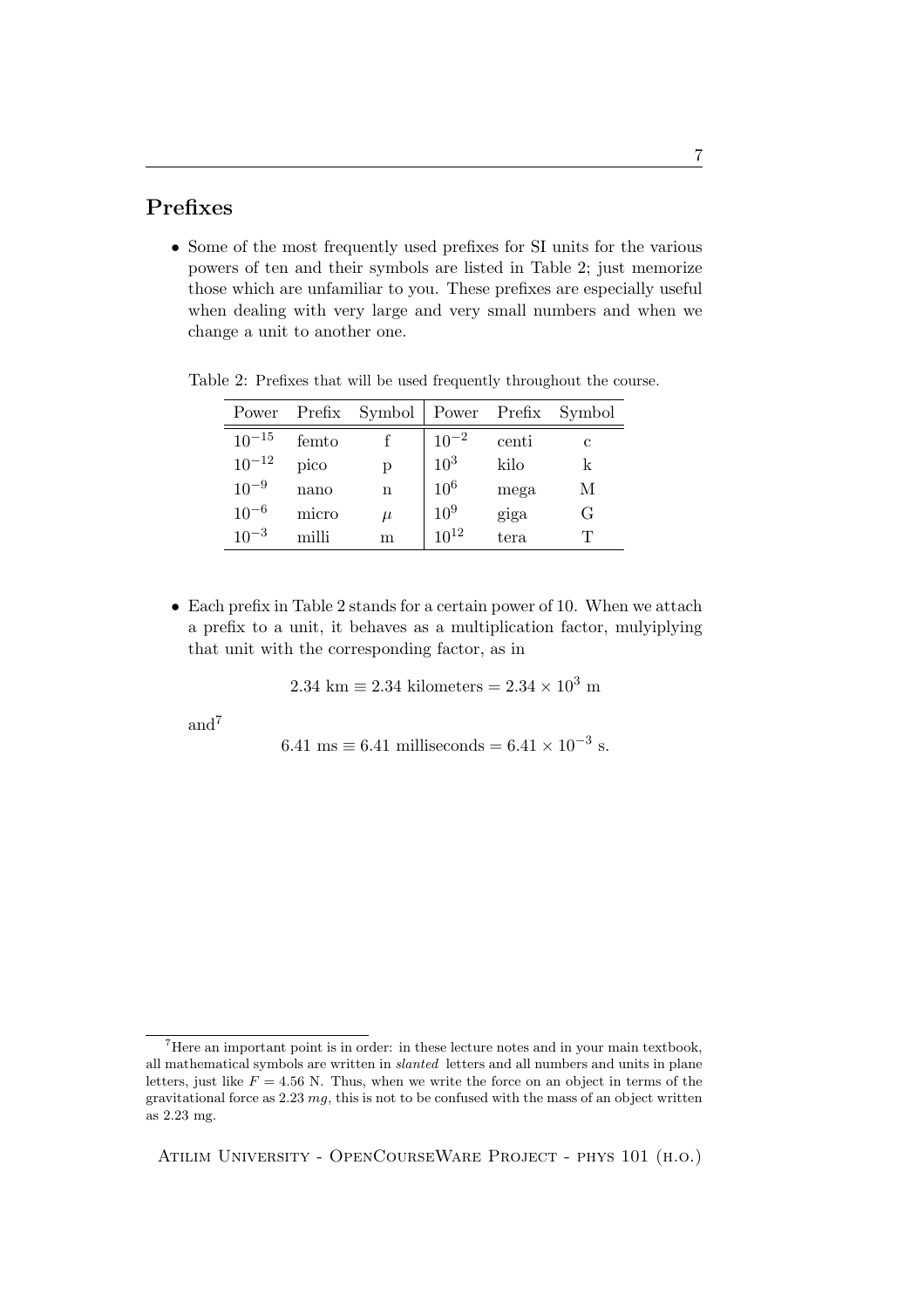# Changing Units

• Armed with scientific notation and prefixes, we are now ready to convert a given unit into any other unit via the method of chain-link conversion. As an example, we know that 1 day amounts to 24 hours, so that

$$
1 \text{ day} = 24 \text{ hours.}
$$

This means we can legitimately write

$$
\frac{1 \text{ day}}{24 \text{ hours}} = 1 \quad \text{or} \quad \frac{24 \text{ hours}}{1 \text{ day}} = 1
$$

Each of these ratios are called a **conversion factor**<sup>8</sup>. Since they are unity, we can insert a conversion factor wherever we like in an equation. But the rule of thumb nonetheless is that try to use them so as to cancel unwanted units.

#### Examples

1. How many seconds are in one year? solution:

$$
1 \text{ year} = 1 \text{ year} \times \frac{365 \text{ days}}{1 \text{ year}} \times \frac{24 \text{ K}}{1 \text{ day}} \times \frac{60 \text{ min}}{1 \text{ K}} \times \frac{60 \text{ s}}{1 \text{ min}} = 3.1536 \times 10^7 \text{ s}.
$$

2. Perform the following conversion

$$
a = 90.36 \frac{\text{km/h}}{\text{s}} = ? \text{ m/s}^2.
$$

solution:

$$
a = 90.36 \frac{\text{km/h}}{\text{s}} = 90.36 \frac{\text{km}}{\cancel{K} \cdot \text{s}} \times \frac{1 \times 10^3 \text{ m}}{1 \text{ km}} \times \frac{1 \cancel{K}}{60 \text{ min}} \times \frac{1 \text{ min}}{60 \text{ s}}
$$

$$
= 25.1 \text{ m/s}^2.
$$

<sup>&</sup>lt;sup>8</sup>It is to be noted that  $\frac{1}{24} \frac{day}{hours} = 1$  does not imply that  $\frac{1}{24} = 1$  or  $1 = 24$ . You cannot separate the number given for a quantity from its unit; they are meaningful *only* when they are together.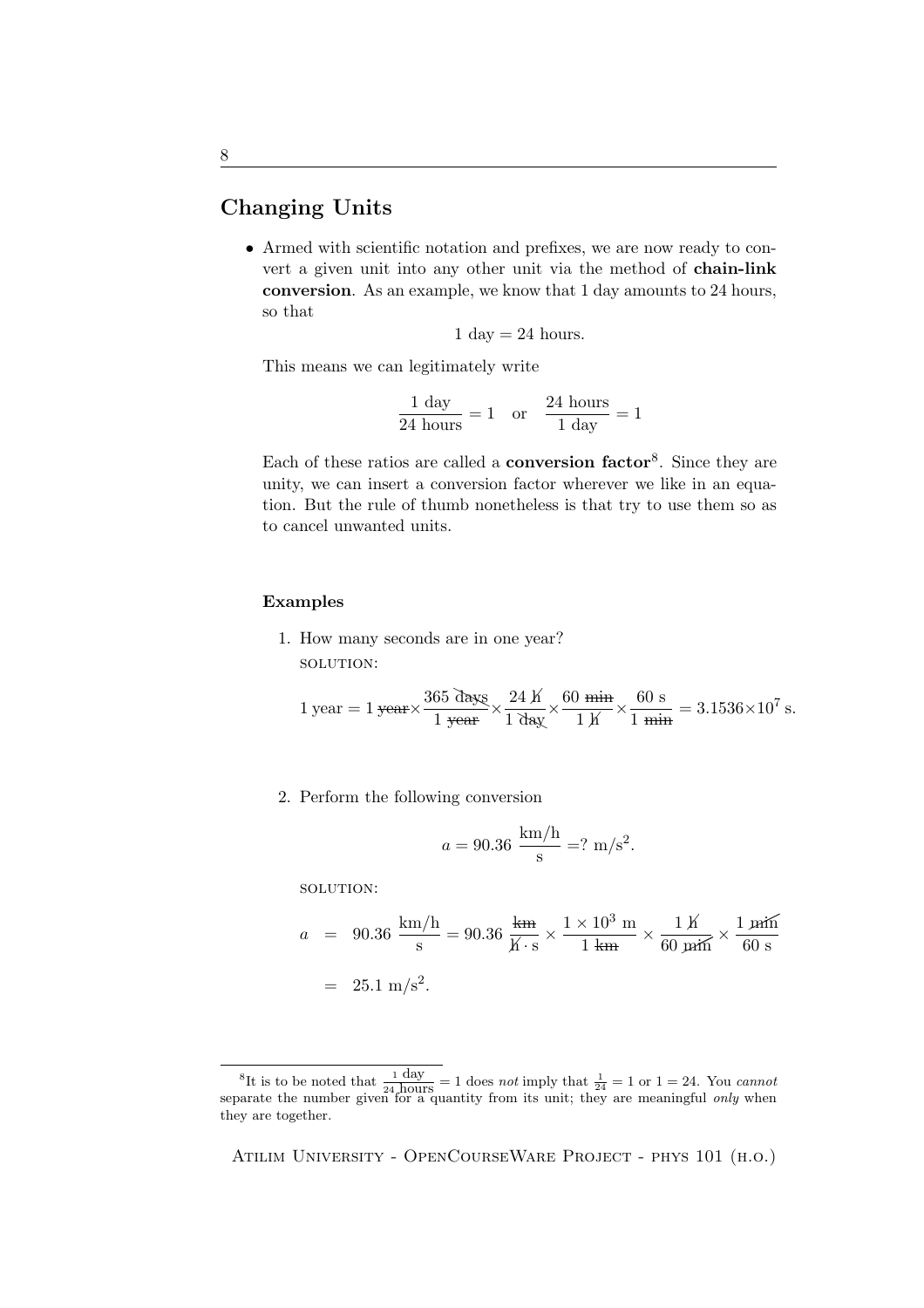3. The density of aluminum, near room temperature, is  $2.70 \text{ g} \cdot \text{cm}^{-3}$ . Express this density in units of  $kg \cdot m^{-3}$ . solution:

$$
2.70 \text{ g} \cdot \text{cm}^{-3} = 2.70 \frac{\text{g}}{\text{cm}^3} \times \frac{1 \text{ kg}}{1 \times 10^3 \text{ g}} \times \left(\frac{1 \text{ cm}}{1 \times 10^{-2} \text{ m}}\right)^3
$$

$$
= 2700 \text{ kg/m}^3 = 2700 \text{ kg} \cdot \text{m}^{-3}.
$$

• As the examples above clearly show, units in conversions must obey the ordinary algebraic rules. It might also be useful to note in the last example that cm<sup>3</sup> means  $\text{(cm)}^3$ , just like  $25^3 = (25)^3$ . You will frequently encounter the same case, so you just have to get used to it.

# Significant Figures

- In any measurement process there are many factors that affect the measured values. Among these factors are the accuracy and quality of the experimental apparatus, the ability and experience of the experimenter, the temperature and humidity of the laboratory, etc. Put in another way, all the measured values are subjected to unawoidable experimental uncertainties.
- Suppose that in PHYS 101 laboratory you are to measure the dimensions of a rectangular prism and that the meter stick you use is an ordinary one, with an accuracy of  $\pm 1$  mm =  $\pm 0.1$  cm. This means that the meter stick limits the measured values: when you measure the length of the prism as, say, 21.3 cm, you will be aware of the fact that the actual value is between 21.2 cm and 21.4 cm. You cannot say anything more.

Let's suppose that you measured the length, width, and height of the rectangular prism as

 $\ell = 21.3 \text{ cm} \pm 0.1 \text{ cm}, w = 18.5 \text{ cm} \pm 0.1 \text{ cm}, \text{ and } h = 9.7 \text{ cm} \pm 0.1 \text{ cm},$ 

where the former two values have *three* and the latter has *two* significant figures. We can then say

the first estimated digit, which imparts the experimental uncertainty, is contained in significant figures.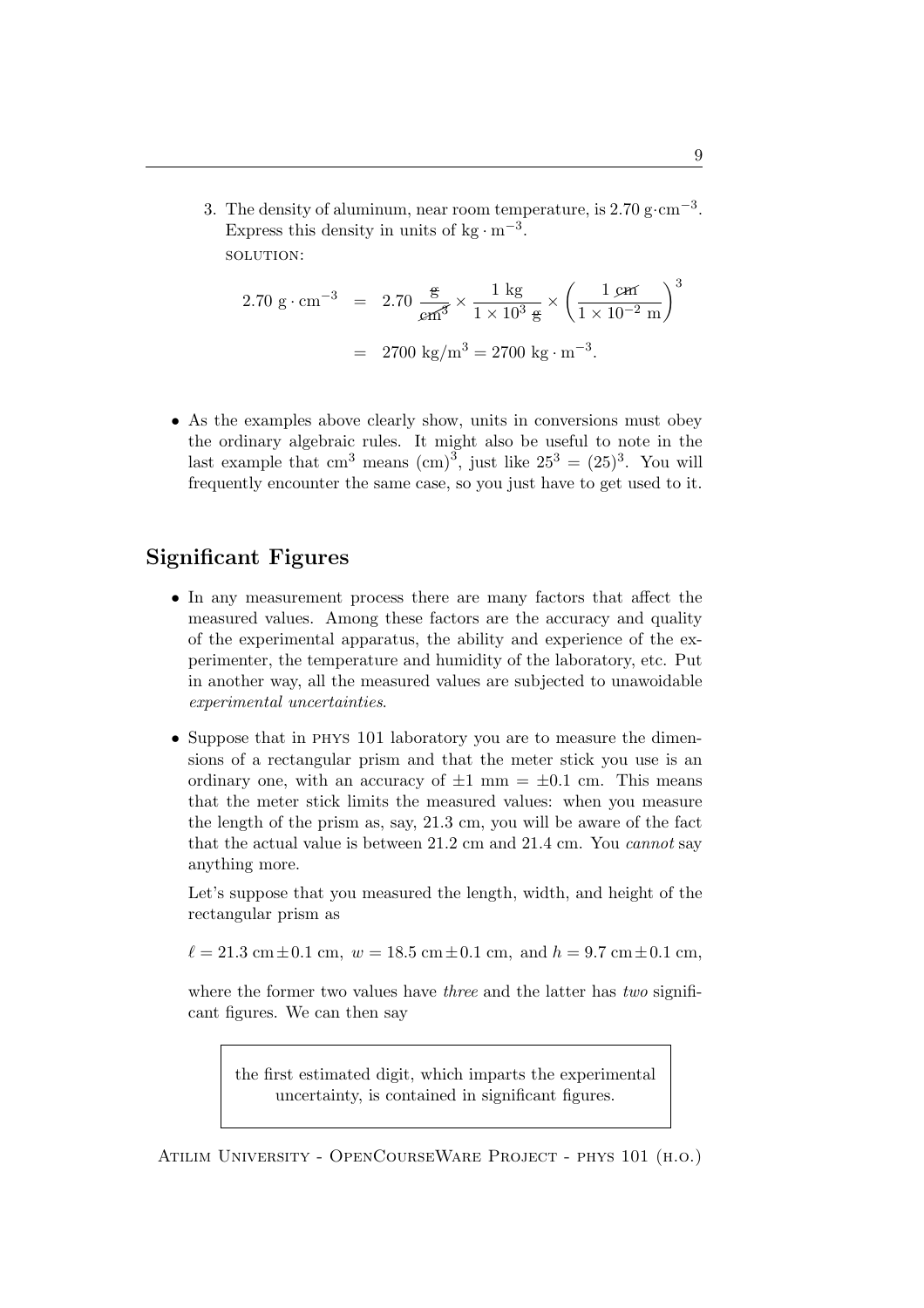Now let's calculate the volume of this prism using a pocket calculator; it would give

 $V = \ell wh = (21.3 \text{ cm})(18.5 \text{ cm})(9.7 \text{ cm}) = 3822.285 \text{ cm}^3.$ 

But there is a problem here: this result, with its seeming seven significant figures, is more accurate than the given data, and this is of course absolutely nonsense.

• To overcome this nonsenseness, we state the following important rule about significant figures:

> Consider a multiplication or division process involving two or more data. The number of significant figures in the final result must be the same as the least number of significant figures in the given data (which corresponds to the least accurate of the given quantities).

Then, we should round<sup>9</sup> the result for the volume of the above prism to two significant figures. To repeat,

 $V = (21.5 \text{ cm})(18.5 \text{ cm})(9.7 \text{ cm}) = 3822.285 \text{ cm}^3 \approx 3800 \text{ cm}^3.$ 

Note that we can still legitimately claim that the volume can range roughly between

 $(21.2 \text{ cm})(18.4 \text{ cm})(9.6 \text{ cm}) \approx 3700 \text{ cm}^3$ 

and

 $(21.4 \text{ cm})(18.6 \text{ cm})(9.8 \text{ cm}) \approx 3900 \text{ cm}^3$ .

```
8.5014936 = 8.501493 \mathbf{6} \approx 8.5014948.5014936 = 8.5014936 \approx 8.501498.5014936 = 8.5014936 \approx 8.50158.5014936 = 8.501|4936 \approx 8.5018.5014936 = 8.5014936 \approx 8.508.5014936 = 8.5|014936 \approx 8.58.5014936 = 8.15014936 \approx 9
```
Pay attention especially to the last line.

 $9D<sub>9</sub>$  you remember from your high school days how to round a number? Suppose that you are given a number 8.5014936 which is to be rounded. Notice in the followings how the bold digits are treated: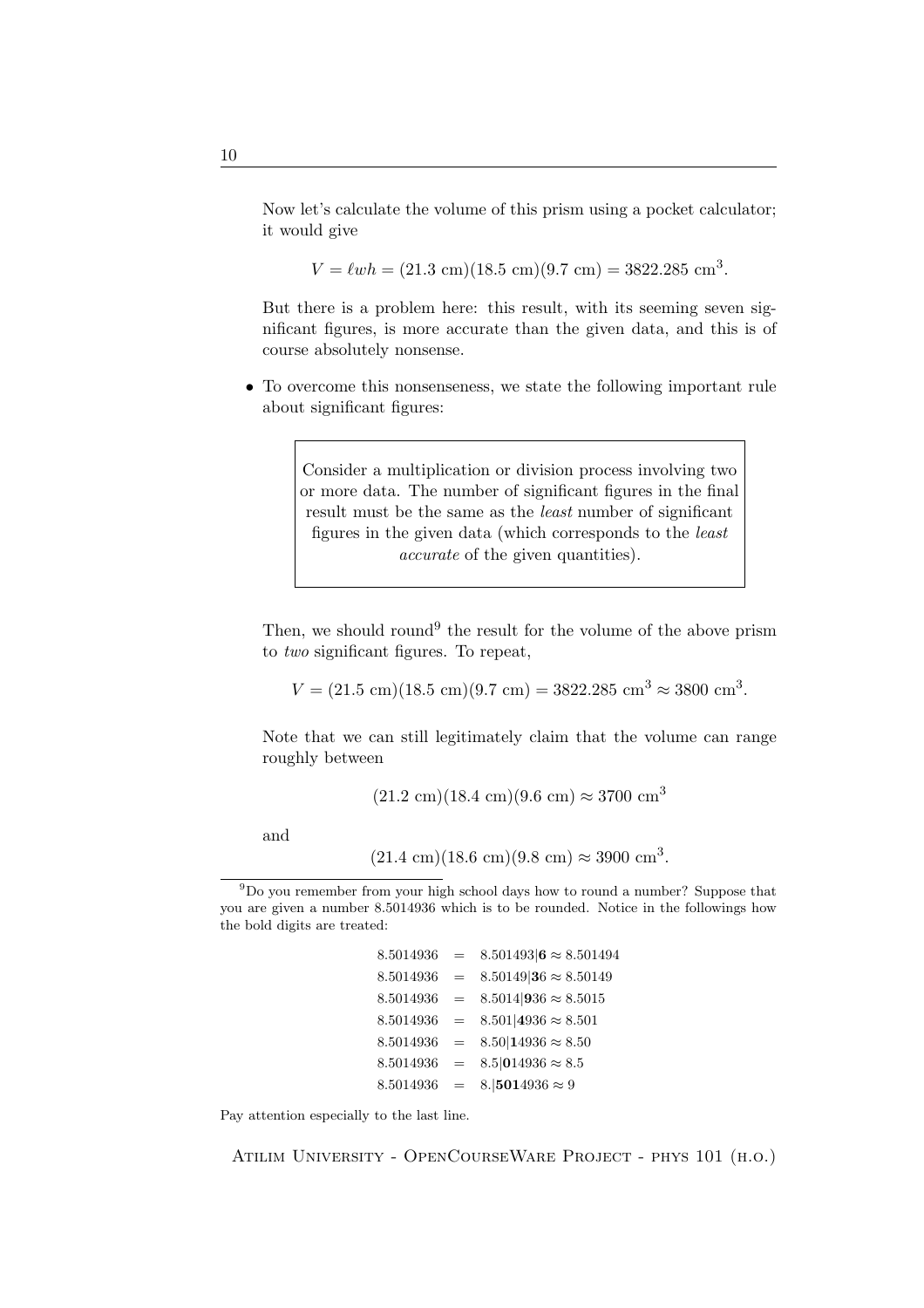• Sometimes we encounter numbers in which the existence of zeros causes ambiguity in the number of the significant figures. When we are told that the measured distance between two points is  $d = 4500$  m, we cannot determine how many significant figures this number has: it might be two, three, or four, all possible. The same situation is seen in a quantity like  $t = 0.0034$  s, because it might be 0.00340 s or 0.003400 s; which one is the proper one?<sup>10</sup>

To avoid such difficulties, you are recommended to always use scientific notation in giving the answer of a problem or the measured value of an experiment. With this in mind, we can write, for the examples in the preceding paragraph, a two-significant figure distance value as  $d =$  $4.5 \times 10^2$  m and a four-significant figure time value as  $t = 3.400 \times 10^{-2}$  s. Now we can draw the following conclusion:

Except front-zeros that locate the decimal point, we count any reliably known digit as a significant figure.

• When adding and subtracting quantities, we take the number of decimal places into account<sup>11</sup>:

> In adding and subtracting quantities, the number of decimal places of the final result and the smallest number of decimal places of any term in the process should match.

Examples are

 $35 + 2.3 = 37$  (not 37.3)  $2 + 0.25 = 2$  (not 2.25)  $0.0008 + 2.7002 = 2.7010$  (not 2.701)

 $10$ Note that the two zeros between the decimal point and the digit 3 in these three numbers *cannot* be regarded as significant figures; they are there merely to locate the decimal point.

 $11$  Significant figures and decimal places are not to be confused. (Re-read the footnote 6). Suppose that we are given the mass of an object as  $5.6 \mu g$ . This quantity can also be given as 0.0056 mg or 0.0000056 g. These numbers respectively have one, four, seven decimal places, although they all have two significant numbers.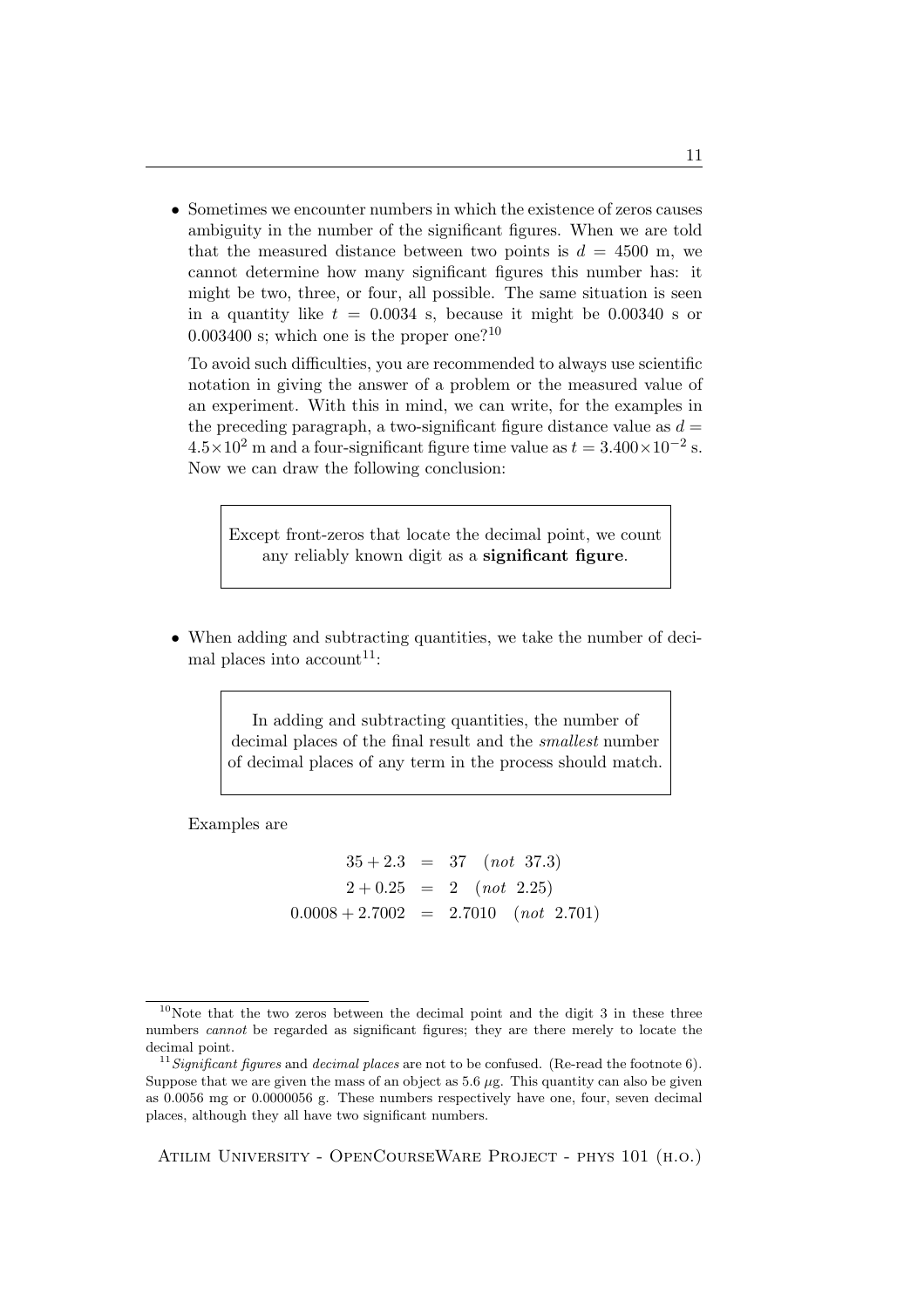• Now let's facilitate things a bit. Here is the final points about significant figures and decimal places:

> Throughout the lecture notes at your hand and the two introductory physics courses, We will always assume that all the given quantities accurate enough to result in answers with three significant figures.

> We will always keep at least *five* decimal places in all mid-results and will use them in the following procedures. Only at the very end will we give the main answer with three significant figures.

> We will always take for granted the well-known constants and conversion factors with three significant figures.

Accordingly, you shall understand a distance of 10 m as 10.0 m or a force of  $2 N$  as  $2.00 N$ .

Likewise, you will frequently see the use of the following constants and conversion factors (with three significant numbers):

| $1 \text{ in.} = 2.54 \text{ cm}$                                            | (in.:inch)                   |
|------------------------------------------------------------------------------|------------------------------|
| 1 ft = $30.5 \text{ cm}$                                                     | $(\text{ft: foot})$          |
| $1 \text{ mi} = 1610 \text{ m}$                                              | (mi: mile)                   |
|                                                                              |                              |
| $c = 3.00 \times 10^8$ m/s                                                   | (speed of light)             |
| $q = 9.80 \text{ kg} \cdot \text{m/s}^2$                                     | (gravitational acceleration) |
| $N_A = 6.02 \times 10^{23}$ mol <sup>-1</sup>                                | (Avogadro number)            |
| $e = 1.60 \times 10^{-19}$ C                                                 | (elementary charge)          |
| $m_e = 9.11 \times 10^{-31}$ kg                                              | (electron mass)              |
| $m_{\rm p} = 1.67 \times 10^{-27}$ kg                                        | (proton mass)                |
| $\varepsilon_0 = 8.85 \times 10^{-12} \text{ N} \cdot \text{m}^2/\text{C}^2$ | (permittivity constant)      |
|                                                                              |                              |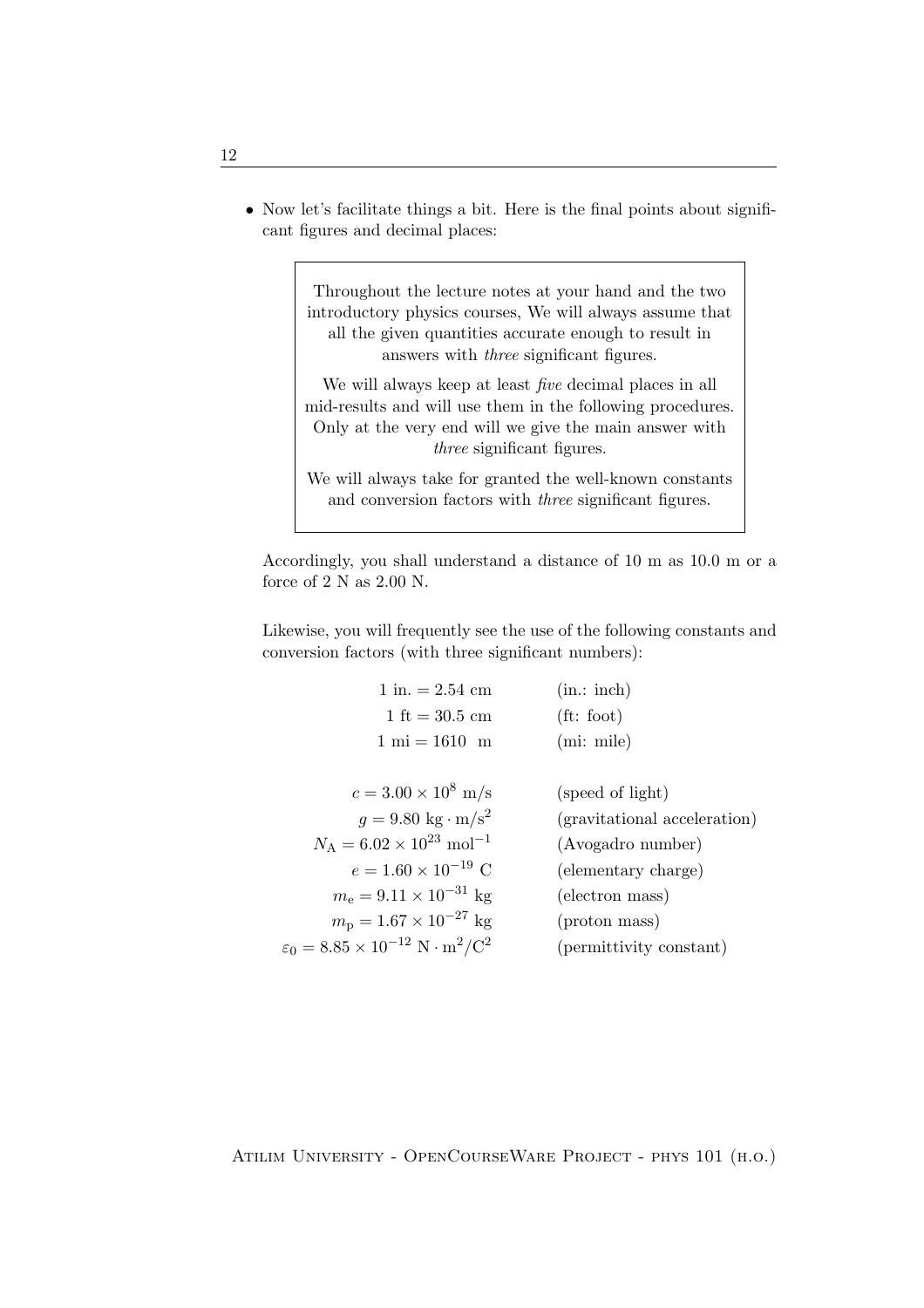### Order-of-Magnitude Calculations

• When a number describing a quantity is written in scientific notation, the power of ten is referred to as its order of magnitude. For example, the orders of magnitude of quantities

$$
m_1 = 6.2 \times 10^2
$$
 kg and  $m_2 = 3.7 \times 10^4$  kg

are 2 and 4, respectively.

- When the value of a quantity increases by, say, two orders of magnitude, we say that that value increases by a factor of 100, since  $10^2 = 100.$
- We sometimes want to obtain an estimated answer, not an exact one, to a problem, maybe because we do not have enough information. Or, the calculation at hand might be a preliminary one, according to whose result we would proceed for a more precise answer or would not. In such cases, we usually perform simple and approximate calculations based on certain assumptions, and try to get the desired answer to the *nearest* order of magnitude<sup>12</sup>. As this self-explanatory expression suggests, the nearest orders of magnitude of the masses  $m_1$  and  $m_2$ mentioned above are 3 and 4, respectively.
- It is now clear that a result obtained from an order-of-magnitude calculation is reliable within a factor of 10.

#### Example

There is a 1070-page physics book on my desk, which is said to be published on acid-free paper. I want to learn the thickness of one single sheet of this book. I don't have any handy micrometer to measure such a small thickness. What available is only a ruler. When I measure the thickness of this 535-sheet book, I see it is about 3.2 cm. Then, the thickness of one single sheet, to the nearest order of magnitude, is

\n thickness = \n 
$$
\frac{3.3 \times 10^{-2} \, \text{m}}{535 \, \text{sheet}} \approx 6 \times 10^{-5} \, \text{m/sheet} = 10^{-4} \, \text{m/sheet}.
$$
\n

Although this is a crude result, this estimate isn't bad at all, as can be easily checked from the web. (A much more accurate way to measure the thickness of a paper is to make use of an "air-wedge" formed between two thick glass plates which are in contact along one end and are separated along the other end by the sheet of paper. For further details, just google the phrase "air-wedge interference" in the web.)

 $12$ Sometimes referred to as "guesstimates" or "ball-park figures."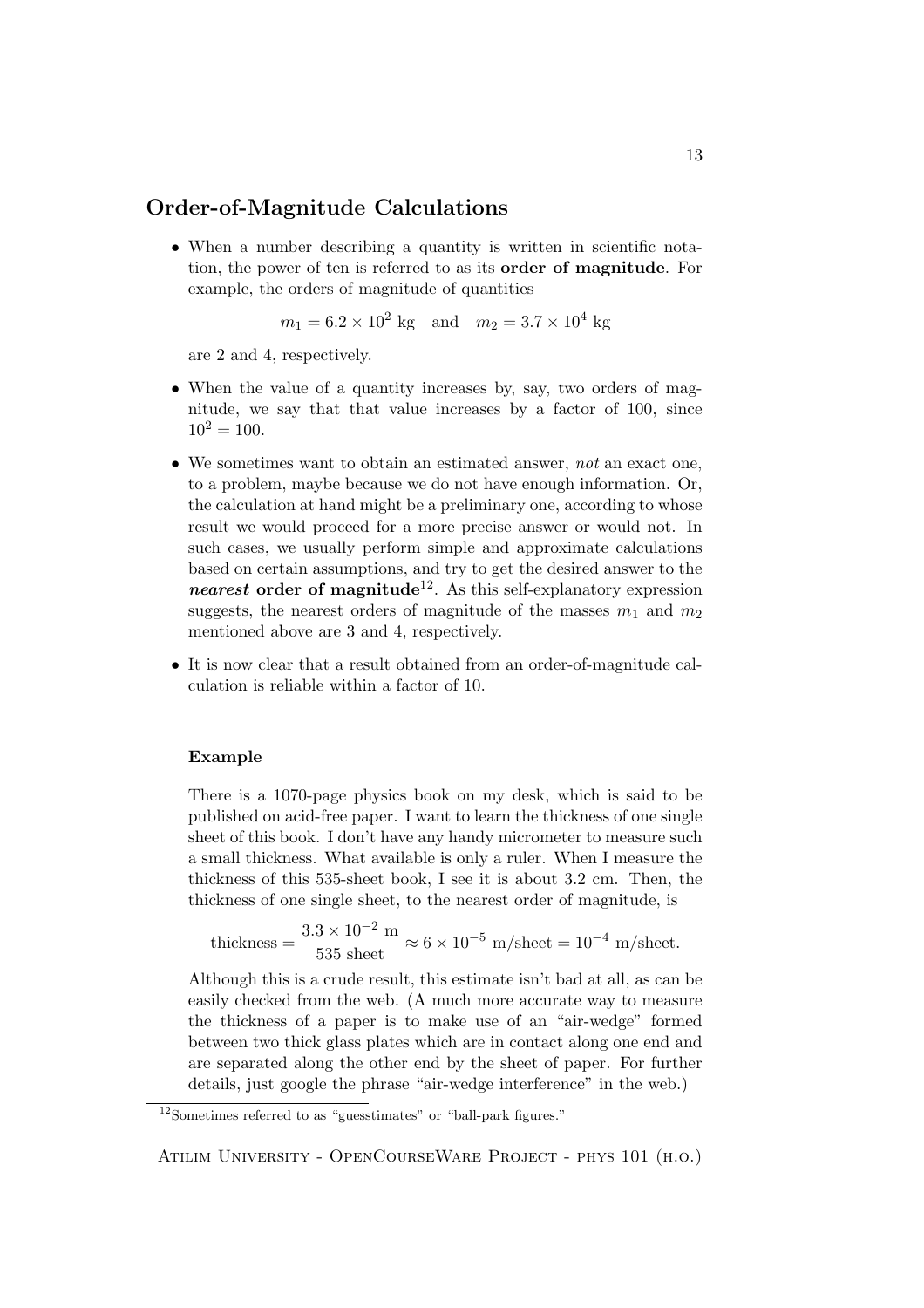• I strongly recommend that the serious engineering student get into the habit of "Making an estimate before every calculation, trying a physical argument ... before every derivation, quessing the answer to every puzzle. Courage: no one else needs to know what the guess is."<sup>13</sup>

#### Density

• Now it's time to learn our first relation in physics. We define the density  $\rho$  of a substance as its mass per unit volume:

$$
\rho = \frac{m}{V} \qquad (\text{kg/m}^3)
$$

- Although the SI unit of density is  $kg/m<sup>3</sup>$ , especially in chemistry books the unit  $g/cm<sup>3</sup>$  is frequently employed.
- The density of water is worth knowing by heart:

$$
\rho_{\text{water}} = 1.00 \text{ g/cm}^3.
$$

Since this is a "human scale" density, in order to "sense" the densities of other subtances, we compare them with that of water. Platinum is, for example, 21 times denser than water.

#### Key Words, Phrases, and Equations

- Unit
- Standard
- Base quantities, base units, base standards
- The metric (SI) system
- Length, mass, time, 2D plane angle
- Meter (m), kilogram (kg), second (s), radian (rad)
- Derived units

 $13E$ . Taylor and J.A. Wheeler, *Spacetime Physics*, San Fransisco, W.H. Freeman, 1966, p.60; quoted in Physics for Scientists  $\mathcal B$  Engineers with Modern Physics, 3rd Edition, by R.A. Serway, Saunders College Publishing, 1990, p. 12.